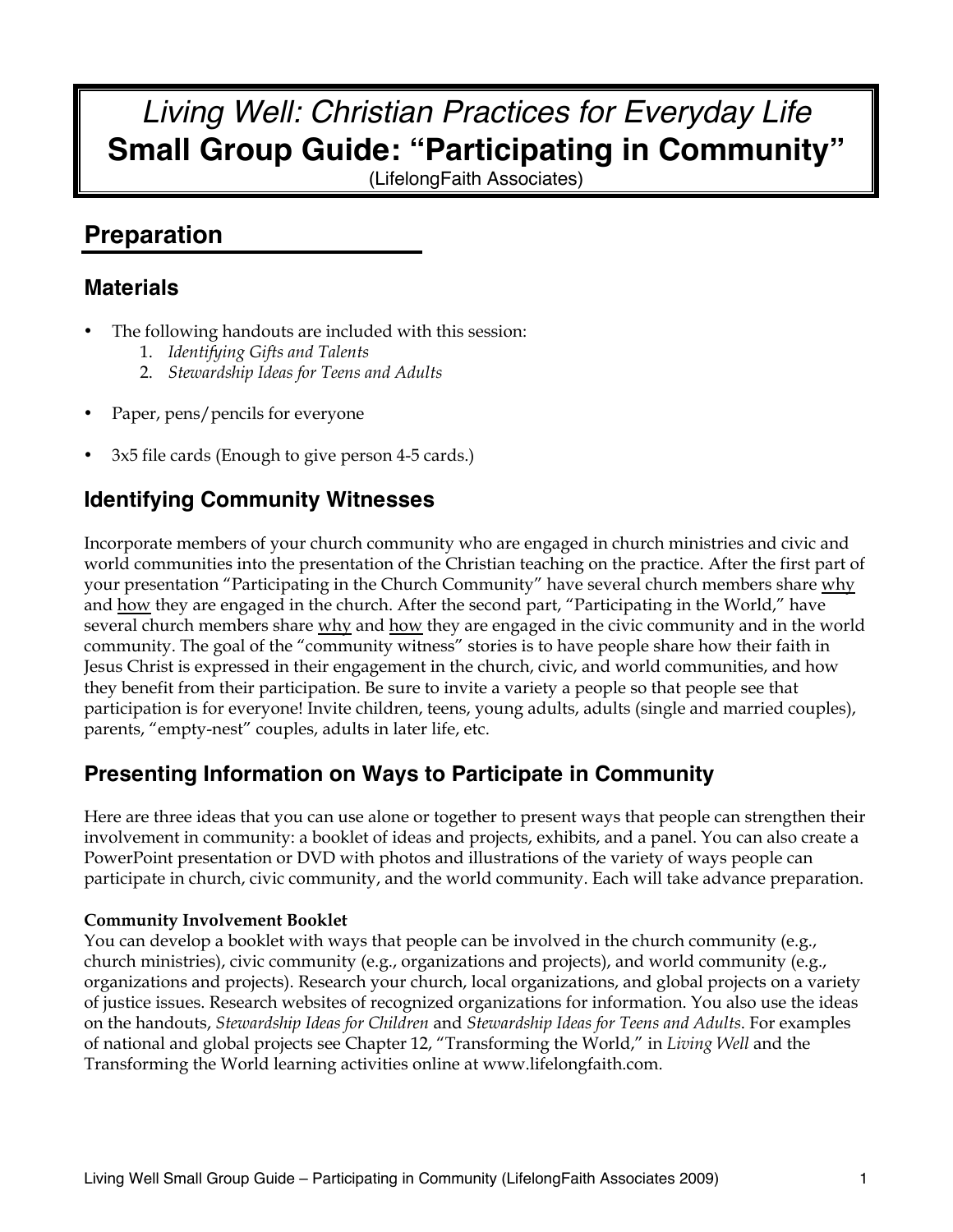#### **Display**

You can organize displays/exhibits of ideas for participating in a community. Staff the displays with people representing church ministries, community organizations, and global projects. You can access national and international organizations, such as World Vision, Catholic Relief Services, Habitat for Humanity, UNICEF, and Heifer Project, via their web sites to download project ideas, pictures, and descriptions.

#### **Panel**

You can organize a panel of presenters, representing parish ministries, community organizations, and national/international projects, who speak briefly speak about the ways people can get involved. Instead of using organization representatives, you can invite church members who are involved with the ministry or organization to share their firsthand experience.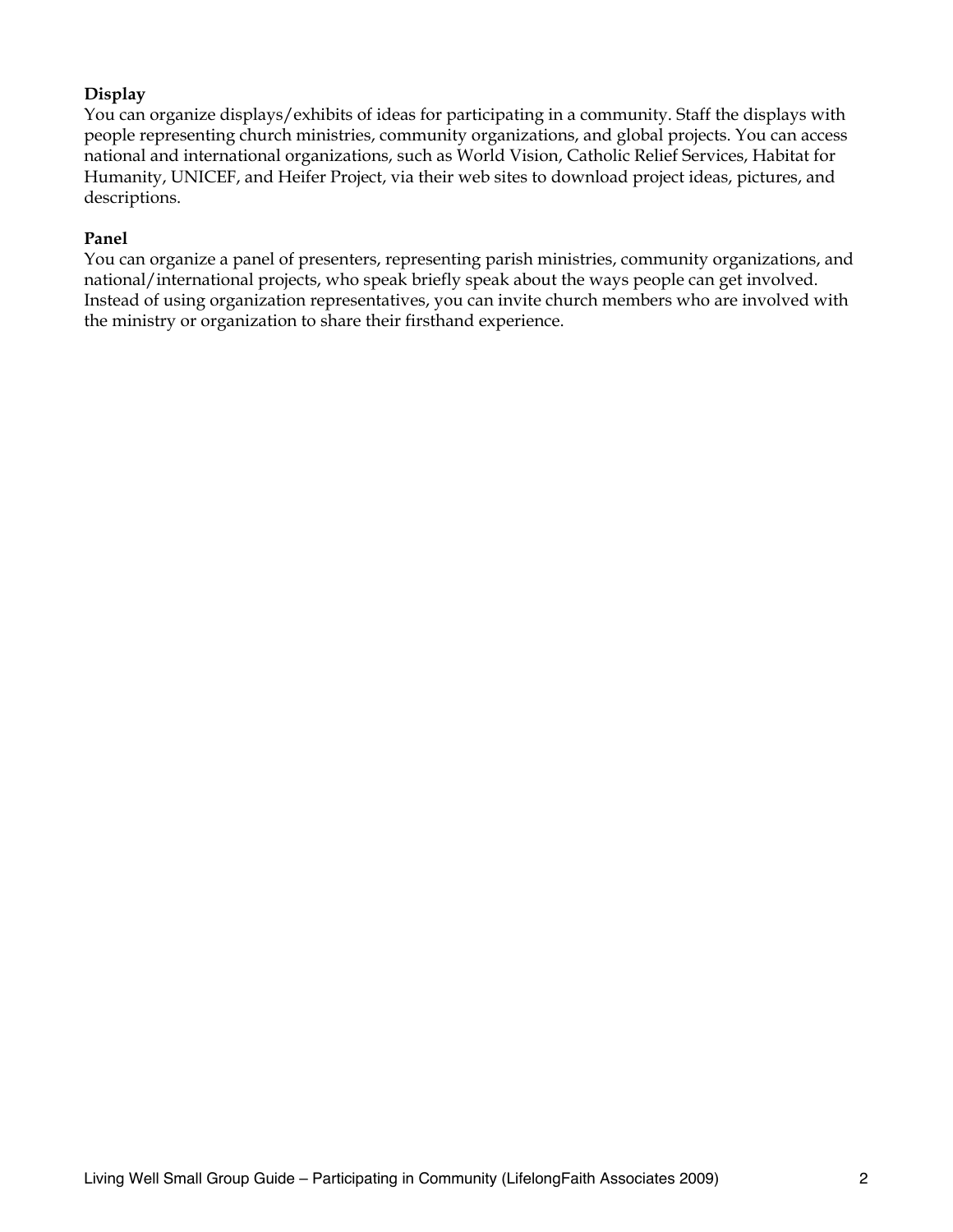## **Small Group Plan**

## **Part 1.** *Yearning***: Stories of Participating in Community**

#### **1. Yearning—Stories of Community Engagement**

Have some present this introduction to the session (from page 9.2 in *Living Well*):

*Looking for a community to belong to? We all are; no one really wants to be alone. But when it comes to belonging to and participating in a community, we're confused. Do we have time to become involved in a community? What type of community? How can we find ways to participate meaningfully in our church, our civic community, and our world?*

Read or present the three opening stories the three opening stories, "You're Telling Us to Work on Sunday," "City on a Mission," and "A Typical Wednesday Night," on pages 9.2—9.4 in *Living Well*. Use a different reader for each story.

## **Part 2.** *Reflecting*

#### **1. Reflection Activity: How Are You Participating in Community**

After reading the stories share with your group how you are currently participating in the life of the community: church, civic community, and world community. Share your responses to one question at a time. After everyone has shared, moved to the second, then third question.

- 1. In what ways are you (and your household) involved in your church community throughout the year?
- 2. In what ways are you (and your household) involved in activities and projects in your civic community? How do you and your household make a positive contribution to your civic community?
- 3. In what ways are you (and your household) involved in the world community—making a positive contribution to people around the world?

#### **2. The Benefits of Participating**

Read the commentary on pages 9.5 and 9.6 in *Living Well* describing the benefits of participating in community.

As a group identify the benefits that come from participating in the church community, civic community, and/or world community.

## **Part 3.** *Exploring***: The Christian Practice of Participating in Community**

(**Optional Additional Activity: Community Witness:.** Invite people to present their stories of participation in the church community and world during this part of the session.**)**

The Exploring section of the "Participating in Community" chapter on pages 9.7—9.10 in *Living Well* presents biblical teaching and examples in two section: Participating in the Church Community, and Participating in the World.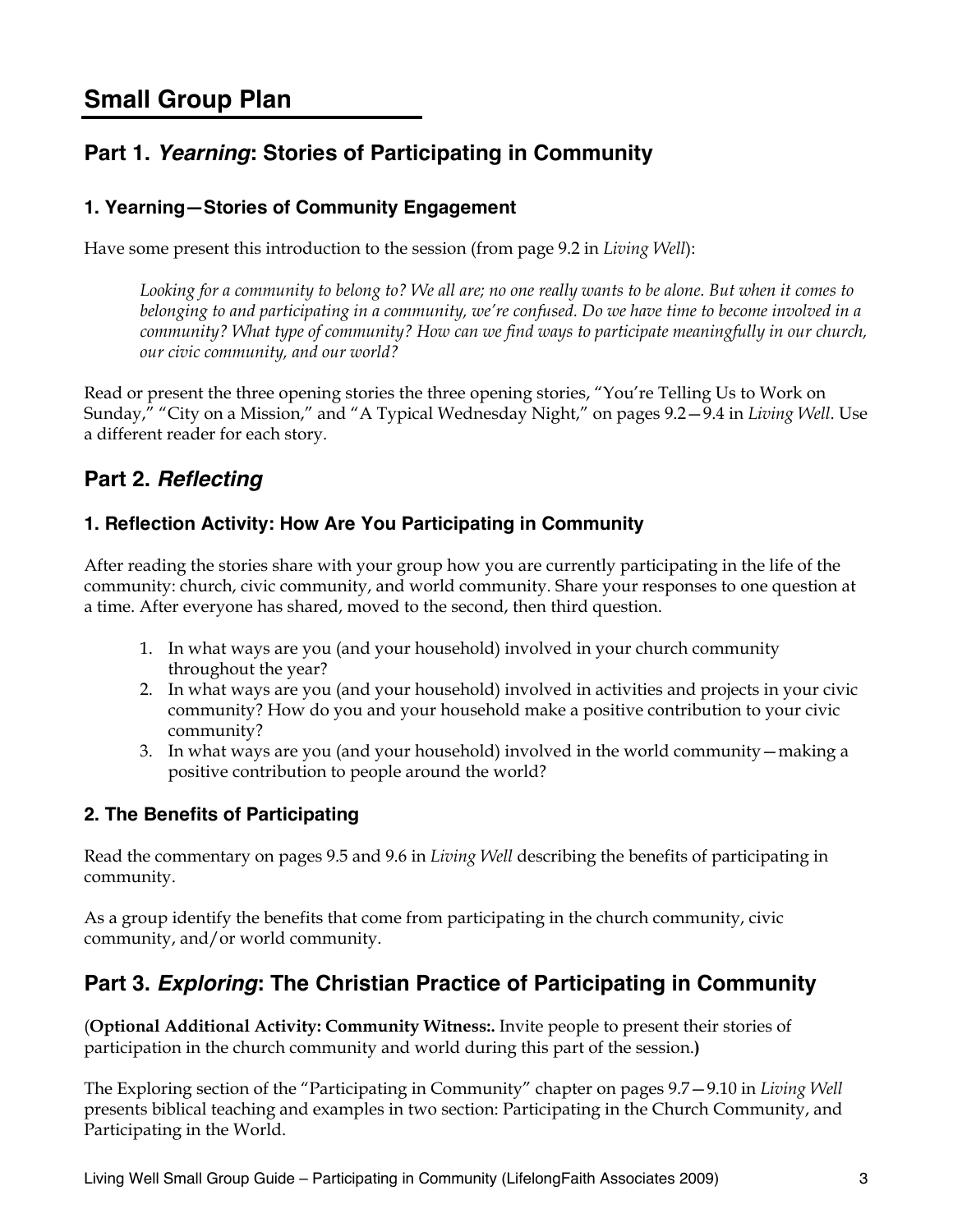Together as a group review the "Participating in the Church Community" section: Scripture readings, the key points, and examples in the *Living Well* book. Identify examples of how people are engaged in your own church community.

Together as a group review the "Participating in the World" section: Scripture readings, the key points, and examples in the *Living Well* book. Identify examples of how people in your church are engaged in the civic community and world community.

Conclude with a group discussions using the following question. Display the question on a PowerPoint presentation or on newsprint for all to see.

• What did you learn about the Christian teaching on participating in community that can be beneficial for you and your household? How were you affirmed by the biblical teaching, examples, and witness stories? How were you challenged?

## **Part 4.** *Living***: Application of the Christian Practice of Participating in Community to Daily Life**

#### **1. Identifying Gifts and Talents**

Everyone will complete a gifts and interest inventory using the handout, *Identifying Gifts and Talents.* 

Read (or have someone present) introduction to activity on page 9.11 of *Living Well*.

Take time to complete the two inventories on the handout (and on pages 9.12-13 in *Living Well*).

#### **2. Findings Ways to Participate in Community**

Review a variety of ways that people can strengthen their participation in community: church, civic, world using the resources prepare for the session: PowerPoint presentation, booklet, exhibit, or panel.

#### **3. Connecting Gifts with Ways to Participate in Community: Church, Civic Community, and World**

Now that you have explored the many ways to participate more fully in community, review the gifts you identified and the potential involvements you selected on the *Identifying Gifts and Talents* inventory.

Using the variety of community participation ideas that you explored, identify specific ways you can participate more fully in community. Connect what you discovered from the inventory with the variety of ideas. List the best ideas on one file card.

To strengthen your participation in community consider making one new commitment to your church community, one to the civic community, and one to the world community. Write one commitment per file card. For each idea complete a simple action plan:

- 1. List 2-3 actions you would like to take to implement this commitment.
- 2. Describe what you will do to put each action into practice, and the steps you will take to ensure that it will happen.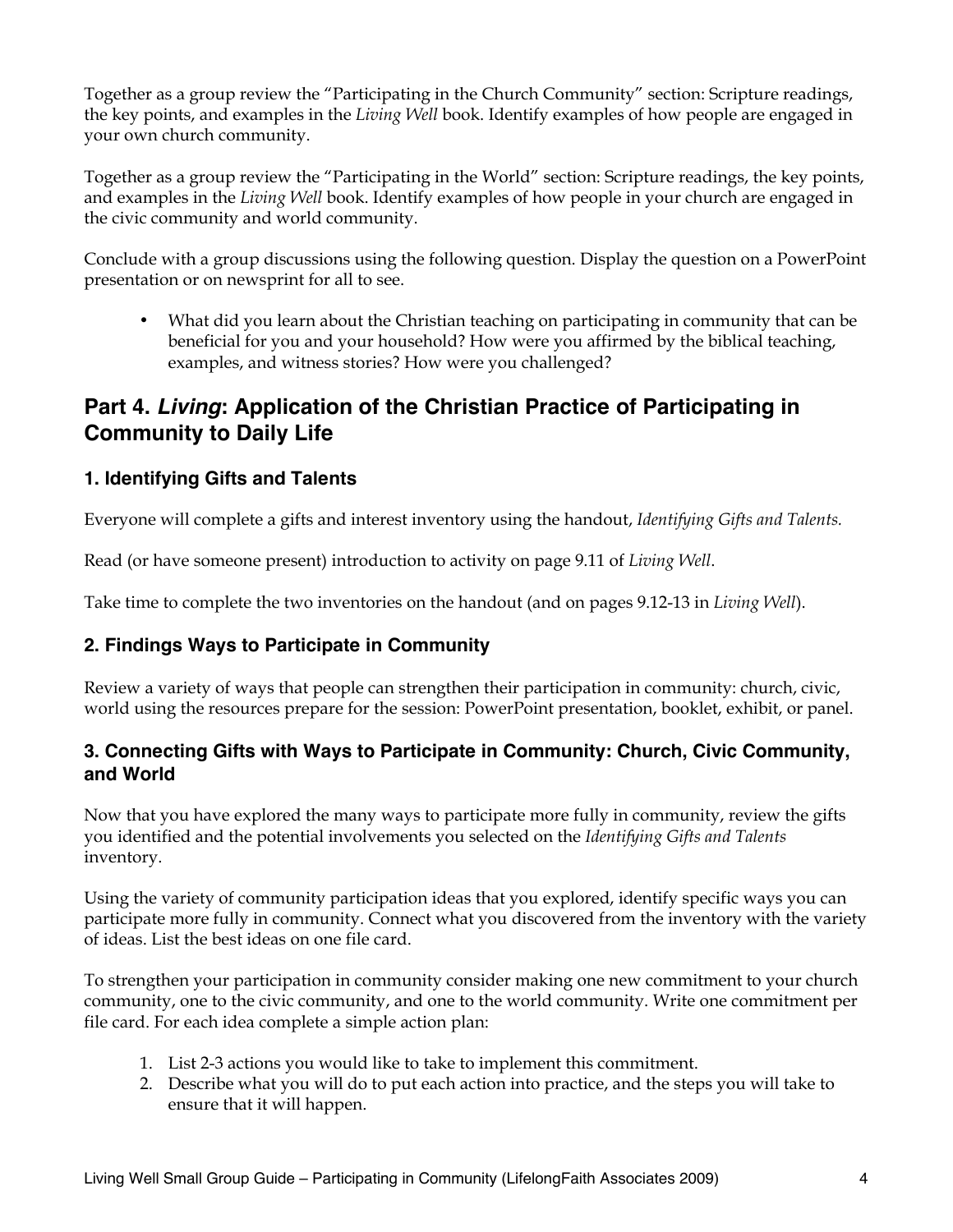After everyone has completed their Participation Commitment Cards, share one commitment and action plan with group.

## **Part 5.** *Praying*

Pray together the "Prayer for Our Community and World" on page 9.16 in *Living Well* and/or the prayer below.

*Generous God, We thank you for all the gifts you have given us. We know that all we have received is from your hand. Gracious and loving God, you call us to participate in the life of our communities, our church community our civic community our world community Help us to always use your gifts wisely and teach us to share them generously. Send the Holy Spirit to work through us, bringing your message of love to those we serve. May we bear witness to the love of Jesus Christ in our lives every day. We pray with grateful hearts, in Jesus' name. Amen.*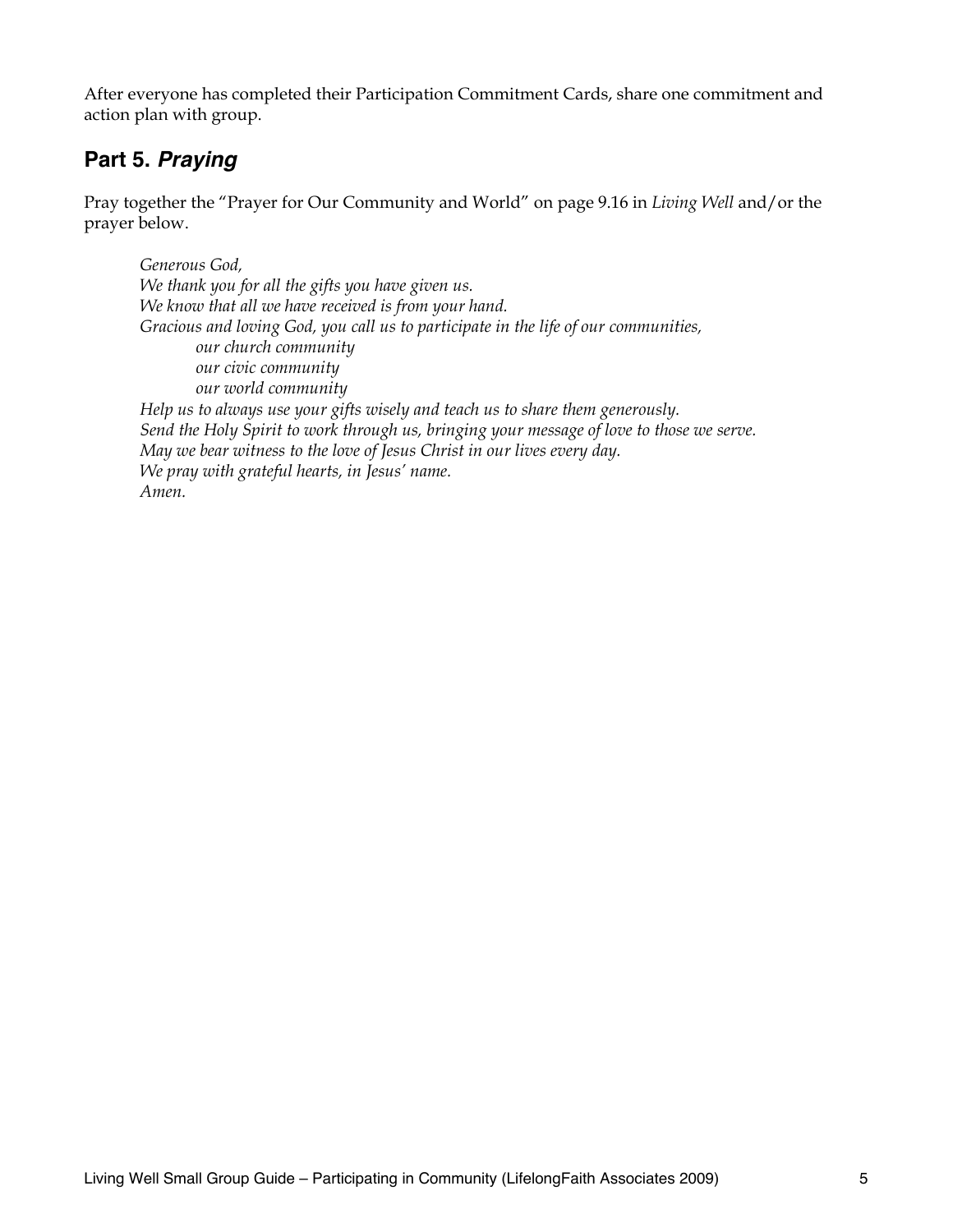# **Identifying Gifts & Talents**

*Each one, as a good manager of God's different gifts, must use for the good of others the special gift he has received from God.* (1 Peter 4:10)

*Each of us is like a gift package from God. Our combination of gifts is unique. Not one of us has ever been replicated on this earth! Our giftedness includes our talents and abilities, styles, interests, experiences, preferences, and passions for serving in the world. Our gifts are part of an abundant web of giftedness in our faith community. These gifts were given to us so that we might minister together as partners in God's work in the world. And our gifts are meant for us too! When we live out our gifts, we discover the joys of an abundant life.* (Jean Morris Trumbauer, *Created and Called*)

Begin the process of strengthening your involvement in church and community by identifying your Godgiven gifts and talents. Involve everyone in your household in the "gifts inventory."

### **My gifts are…**

Check up to a dozen things you do well. Have each member of your household do this. Feel free to add other gifts not specifically listed. (Adapted from *Created and Called* by Jean Morris Trumbauer.)

- accounting/finances/budget
- $\Box$  acting/drama
- artwork/crafts
- $\Box$  caring and compassion
- **D** carpentry/building
- $\Box$  child care
- $\Box$  clerical work
- $\Box$  communication
- $\Box$  computer skills
- $\Box$  cooking and serving food
- $\Box$  coordinating and organizing projects
- $\Box$  dancing
- $\Box$  decorating
- $\Box$  facilitating and working with groups
- $\Box$  faith-sharing
- $\Box$  fundraising
- $\Box$  gardening
- $\Box$  graphic design
- $\Box$  hospitality
- $\Box$  housekeeping
- $\Box$  legal services
- $\Box$  listening
- $\Box$  maintaining buildings/grounds
- $\Box$  mechanical work
- $\Box$  mediating and problem-solving
- $\Box$  medical/nursing care
- **D** mentoring/tutoring
- $\Box$  music: instrumental or voice
- $\Box$  photography
- $\square$  planning/visioning
- $\Box$  praying
- $\square$  promotion/advertising
- $\square$  public speaking
- $\Box$  researching
- $\square$  sewing
- $\Box$  social justice work
- $\Box$  sound recording/audio production
- $\Box$  teaching/training
- $\Box$  video and video production
- $\Box$  visiting others
- D Web design
- $\Box$  writing
- $\Box$
- \_\_\_\_\_\_\_\_\_\_\_\_\_\_\_\_\_\_\_\_\_\_\_\_\_\_\_
- \_\_\_\_\_\_\_\_\_\_\_\_\_\_\_\_\_\_\_\_\_\_\_\_\_\_\_  $\Box$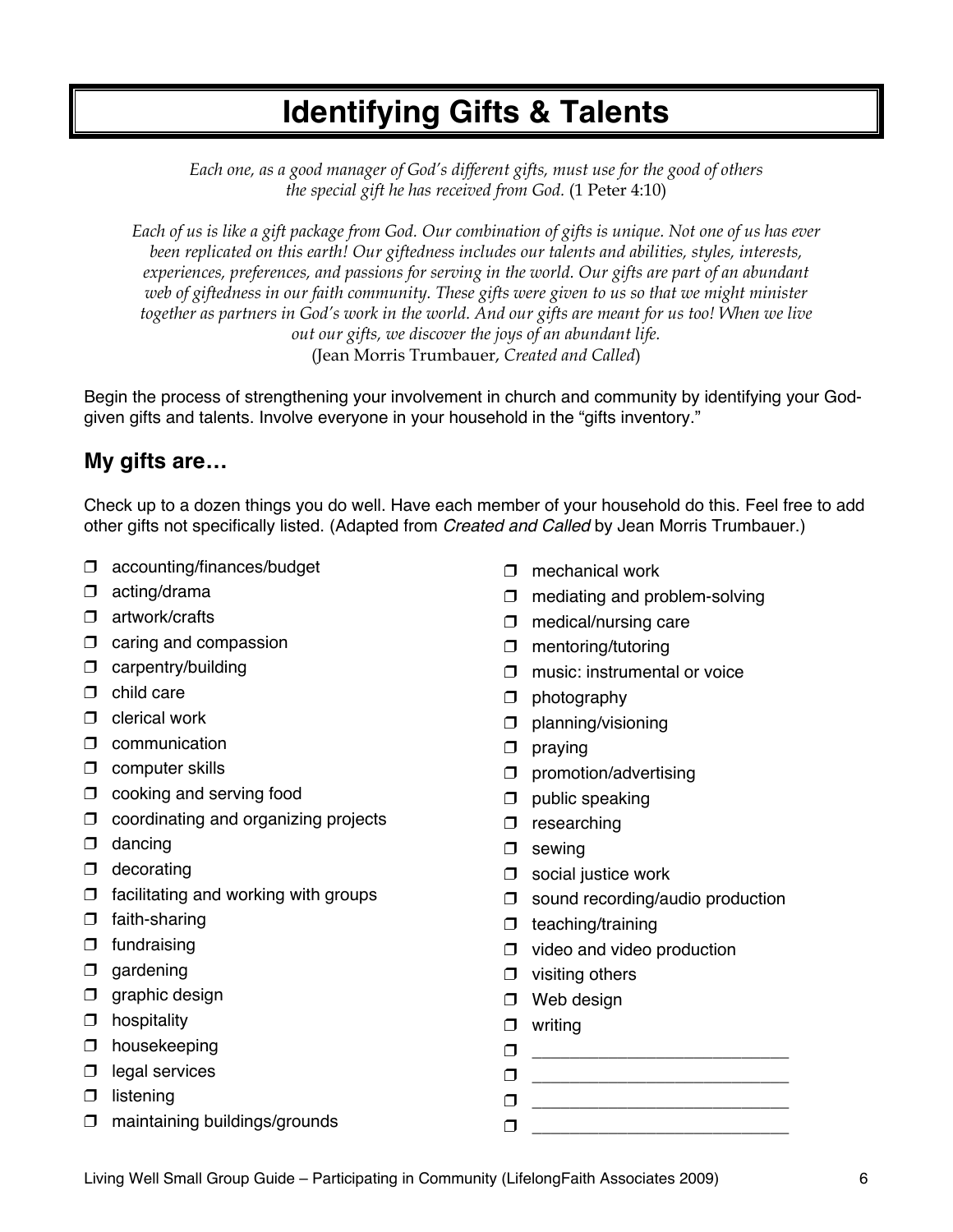## **Identifying Ways to Be Involved in Church, Community, and World**

Equipped with a list of your gifts and talents and those of your household, you can now start to consider the type of activities you and members of your household might want to be involved in. Take a look at the two lists below, one for the church community and one for the civic community and world. Think about which interests best match with your gifts and talents. Some activities may be more traditional, such as teaching or singing, while others may be new, such as Web ministry. (Adapted from *Created and Called* by Jean Morris Trumbauer)

**and world…**

**I have experience or interest in these areas of involvement in the community** 

Mark the three greatest areas of experience (E) with a 1, 2, and 3. Mark the three greatest

areas of interest (I) with A, B, C.

#### **I have experience or interest in these areas of involvement in the church…**

Mark the three greatest areas of experience (E) with a 1, 2, and 3. Mark the three greatest areas of interest (I) with A, B, C.

**E I Potential Involvement**

| <b>E</b> I    | <b>POLENTIAL INVOLVENTENT</b>                                                                                                                                                                                                                                                                                                                                                                                        |   |              |                                                       |
|---------------|----------------------------------------------------------------------------------------------------------------------------------------------------------------------------------------------------------------------------------------------------------------------------------------------------------------------------------------------------------------------------------------------------------------------|---|--------------|-------------------------------------------------------|
|               | $\frac{1}{\sqrt{1-\frac{1}{2}}\sqrt{1-\frac{1}{2}}\sqrt{1-\frac{1}{2}}\sqrt{1-\frac{1}{2}}\sqrt{1-\frac{1}{2}}\sqrt{1-\frac{1}{2}}\sqrt{1-\frac{1}{2}}\sqrt{1-\frac{1}{2}}\sqrt{1-\frac{1}{2}}\sqrt{1-\frac{1}{2}}\sqrt{1-\frac{1}{2}}\sqrt{1-\frac{1}{2}}\sqrt{1-\frac{1}{2}}\sqrt{1-\frac{1}{2}}\sqrt{1-\frac{1}{2}}\sqrt{1-\frac{1}{2}}\sqrt{1-\frac{1}{2}}\sqrt{1-\frac{1}{2}}\sqrt{1-\frac{1}{2}}\sqrt{1-\frac$ | E | $\mathbf{I}$ | <b>Potential Involvement</b>                          |
|               | _____ _____ arts                                                                                                                                                                                                                                                                                                                                                                                                     |   |              | abuse                                                 |
|               | ______ children's ministry                                                                                                                                                                                                                                                                                                                                                                                           |   |              | ______ ______ addiction and recovery                  |
|               | ______ _____ consolation/grief ministry                                                                                                                                                                                                                                                                                                                                                                              |   |              | ______ _______ the arts                               |
|               | _____ ______ communications/media                                                                                                                                                                                                                                                                                                                                                                                    |   |              | _______ care for and dignity of the elderly           |
|               | community outreach/service                                                                                                                                                                                                                                                                                                                                                                                           |   |              | disabilities                                          |
|               | data administration                                                                                                                                                                                                                                                                                                                                                                                                  |   |              | ______ _____ disaster relief                          |
|               | education: children                                                                                                                                                                                                                                                                                                                                                                                                  |   |              | ______ ______ discrimination                          |
|               | ______ education: youth                                                                                                                                                                                                                                                                                                                                                                                              |   |              | _______ _______ economic/community development        |
|               | ______ ______ education: adults                                                                                                                                                                                                                                                                                                                                                                                      |   |              | ______ _______ education: children, youth             |
|               | _____ family ministry                                                                                                                                                                                                                                                                                                                                                                                                |   |              | ______ employment                                     |
|               | <u>Land Community finance</u>                                                                                                                                                                                                                                                                                                                                                                                        |   |              | ______ ______ environment                             |
|               | ______ ______ global mission                                                                                                                                                                                                                                                                                                                                                                                         |   |              | ______ _______ governmental and political reform      |
|               | <u>_____</u> _____ health ministry                                                                                                                                                                                                                                                                                                                                                                                   |   |              | ______ grief and loss                                 |
|               | ______ _____ media ministry                                                                                                                                                                                                                                                                                                                                                                                          |   |              | ______ ______ health care                             |
|               | _____ ______ music                                                                                                                                                                                                                                                                                                                                                                                                   |   |              | <b>______</b> homelessness                            |
|               | <b>EXAMPLE 2014</b> new member welcome                                                                                                                                                                                                                                                                                                                                                                               |   |              | ______ ______ human rights                            |
|               | <u>_____</u> pastoral care                                                                                                                                                                                                                                                                                                                                                                                           |   |              | ______ ______ hunger                                  |
|               | ______ prayer ministry                                                                                                                                                                                                                                                                                                                                                                                               |   |              | Literacy                                              |
|               | ______ property management                                                                                                                                                                                                                                                                                                                                                                                           |   |              | ______ _____ mental health                            |
|               | ______ ______ recovery ministry                                                                                                                                                                                                                                                                                                                                                                                      |   |              | _______ poverty and economic disparity                |
|               | ______ ______ sacramental preparation                                                                                                                                                                                                                                                                                                                                                                                |   |              | ______ prisons and rehabilitation                     |
|               | <u>_____</u> singles ministry                                                                                                                                                                                                                                                                                                                                                                                        |   |              | ______ ______ violence                                |
|               | ______ ______ small faith communities                                                                                                                                                                                                                                                                                                                                                                                |   |              | ______ ______ war and peace                           |
|               | <u>____</u> social justice                                                                                                                                                                                                                                                                                                                                                                                           |   |              |                                                       |
|               | ________________ social/community life                                                                                                                                                                                                                                                                                                                                                                               |   |              | ______ ______ other: ______________________________   |
|               | _____ ______ spiritual growth                                                                                                                                                                                                                                                                                                                                                                                        |   |              | ______ ______ other: ________________________________ |
|               | ______ ______ stewardship                                                                                                                                                                                                                                                                                                                                                                                            |   |              |                                                       |
|               | ______ ______ visual communication                                                                                                                                                                                                                                                                                                                                                                                   |   |              |                                                       |
|               | ______ ______ Web ministry/cyberministry                                                                                                                                                                                                                                                                                                                                                                             |   |              |                                                       |
|               | ______ ______ worship/liturgy                                                                                                                                                                                                                                                                                                                                                                                        |   |              |                                                       |
|               | ______ ________ young adult ministry                                                                                                                                                                                                                                                                                                                                                                                 |   |              |                                                       |
|               | ______ _______ youth ministry                                                                                                                                                                                                                                                                                                                                                                                        |   |              |                                                       |
|               | _____ ______ other: ___________________________                                                                                                                                                                                                                                                                                                                                                                      |   |              |                                                       |
| $\frac{1}{1}$ |                                                                                                                                                                                                                                                                                                                                                                                                                      |   |              |                                                       |

Living Well Small Group Guide – Participating in Community (LifelongFaith Associates 2009) 7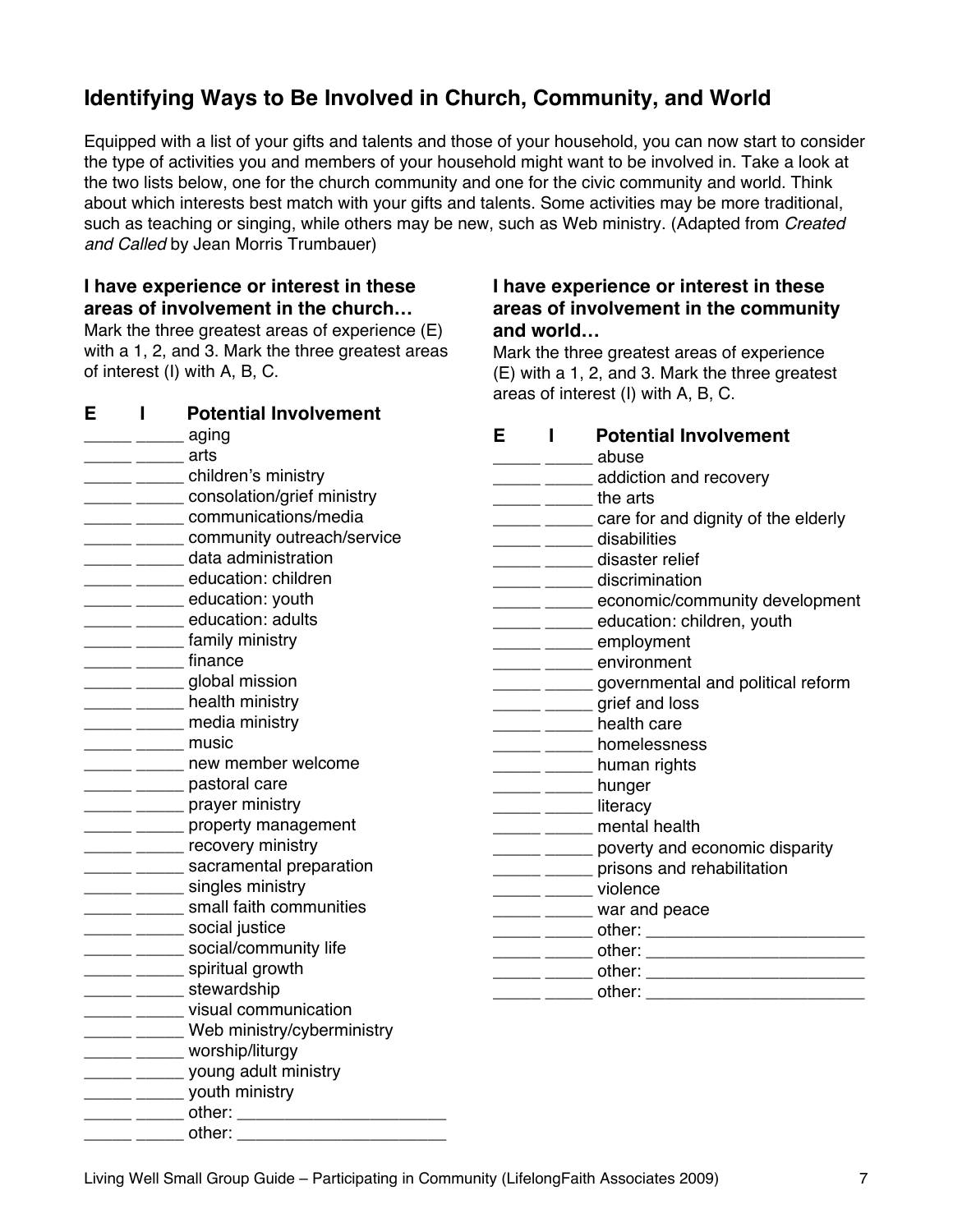# **Stewardship Ideas for Teens and Adults**

## **Being a Good Steward of Your Treasure**

### **Consider This. . .**

- \$.25 can feed a refugee child for a day.
- \$10 would buy a box of nails for a new house.
- \$25 would buy five pounds of seed corn in Honduras
- \$25 would buy a month's care for an orphaned child
- \$25 would buy school supply kits for two children in Africa
- \$200 (the price of a new modest TV set) would allow farmers in Peru to purchase several llamas or a woman in India can buy an income-producing sewing machine
- \$500 spent on the UNICEF child survival program saves a child's life
- \$500 (the cost of a new appliance) would give some family a heifer that would provide milk and income or two water buffalo for plowing rice fields
- \$1000 would buy all of the wallboard for a new Habitat for Humanity house
- \$2500 (the price of a family vacation) could build three adobe homes for hurricane victims in Central America

### **Ideas for Being a Good Steward of Your Treasure**

Here are a few ideas to get you thinking about how to share your treasure:

- Give a donation to UNICEF and their efforts to meet the essential needs of poor children all around the world through education, nutrition, and health care. Go to the UNICEF web site.
- Give a donation—large or small—to Habitat for Humanity to build a home in the U.S. or another country around the world. Build a house online with Habitat's interactive tool. Donate the cost of items such as nails, shingles, and plumbing. Consider becoming a monthly donor. Go to the Habitat for Humanity web site.
- Donate money or books to Room for Read. Room to Read partners with local communities throughout the developing world to establish schools, libraries, and other educational infrastructure. Donate new, children's storybooks, ABC and 123 books, picture books for young children, hardcover books that are thick and durable, educational books that are fun - science, geography, math, world history, etc. Go to the Room to Read web site for more information.
- Protect the environment creation through "Adopt an Acre" of the Nature Conservancy and preserve the plants, animals, and natural communities that represent the diversity of life on Earth by protecting the lands and waters they need to survive. Adopt-A-Rainforest through Rainforest Alliance.http:// Protect Endangered Species through the World Wildlife Fund. Go to their web sites for more information.
- Adopt a village through "My Global Village," a Catholic Relief Services project, and help a whole community build a clinic, a source of potable water, decent classrooms, farming, and so on. Go to the Global Village website at CRS to make a donation and then get updates, news, and stories about the people you are helping.
- Support one of the 56 Catholic Relief Service Projects around the world through "Gift of Hope." CRS has an online and print catalog of the projects with descriptions and the per share cost of supporting the project. Visit the Catholic Relief Services web site for more information.
- Purchase products from organizations funded by the Catholic Campaign for Human Development that produce everything from organic cheese produced by family farmers to soaps made by lowincome women. Go to the CCHD web site for more information.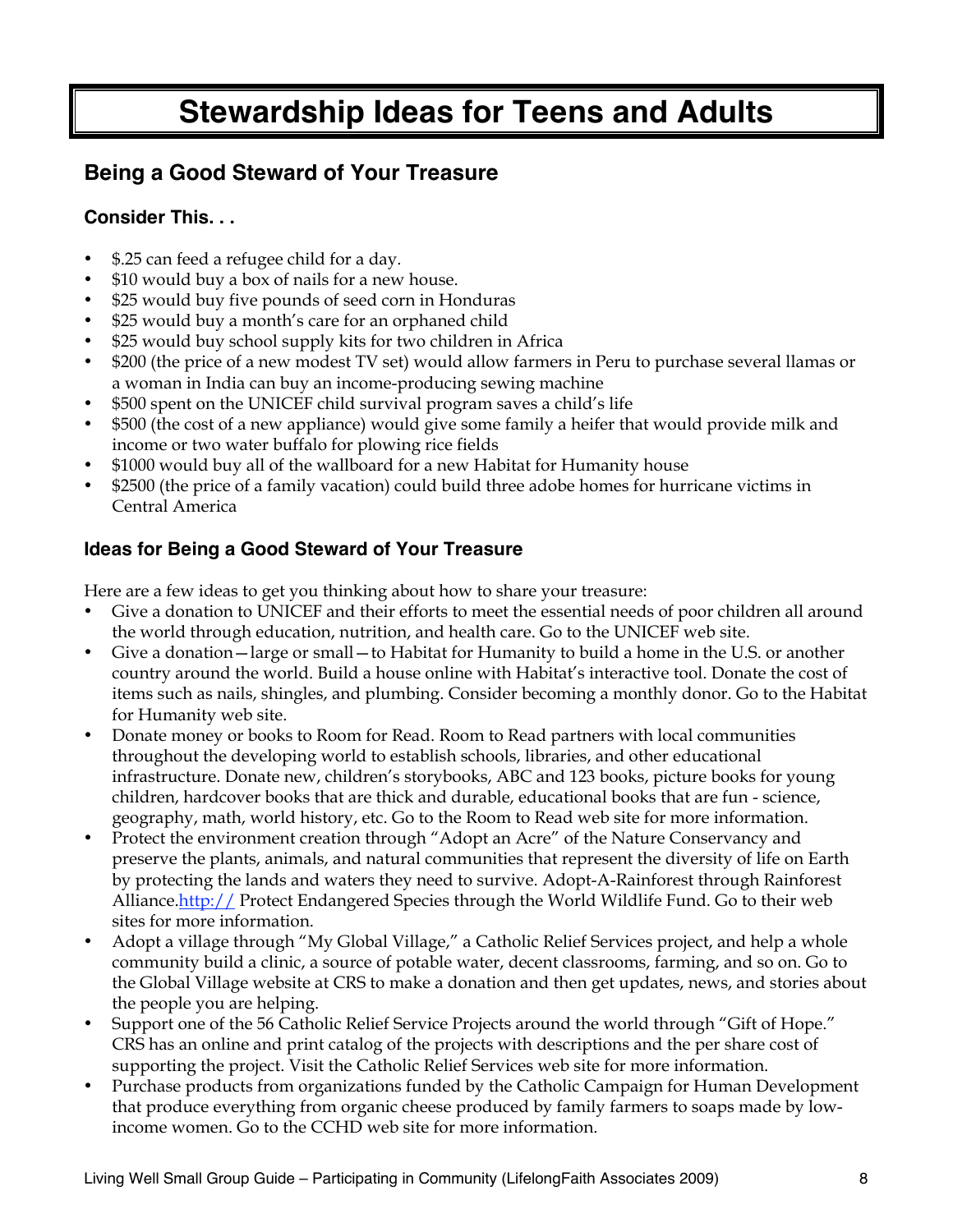- Donate money to Food For The Poor to provide direct relief assistance to the poor by purchasing specifically requested materials and distributing them through the churches and charity organizations already operating in areas of need. Purchase a gift from their catalog, support a project, recycle inkjet and toner cartridges. Go to their web site for more information.
- Sponsor children and the aging through Christian Foundation for Children and Aging and connect with a poor child or aging friend at a Catholic mission site. The poor that CFCA serve suffer from malnutrition, inadequate medical care, and/or poor housing, with little chance for the children to receive an education. Go to their web site for sponsorship information.
- Purchase fair trade products through Catholic Relief Services' "Work of Human Hands," Ten Thousand Villages, SERRV, and Global Exchange that support farmers and artisans in poor communities pay for food, education, health care and housing. Fair Trade encompasses a range of goods, from agricultural products like coffee, chocolate, tea, and bananas, to handcrafts like clothing, household items, and decorative arts. Go to the web sites of the organizations and discover the products you can purchase.

## **Being a Good Steward of Your Time**

#### **Ideas for Being a Good Steward of Your Time**

In just one or two hours per week or month, you could:

- Prepare and serve a meal at a soup kitchen or homeless shelter.
- Collect food for the local food bank.
- Collect clothes for those in need at homeless shelters and child care centers in a poor community.
- Visit the elderly at a senior citizen facility.
- Visit the homebound in the parish and/or do grocery shopping for them.
- Tutor children.
- Serve in a parish ministry be being a eucharistic minister, lector, youth leader or teacher, or serving on a leadership committee.

In just one day each year, you could

- Help the Red Cross during local emergencies.
- Work with the Special Olympics.
- Weatherize, repair, and/or paint a home for those in need. Contact your local Habitat for Humanity chapter.
- Plant trees in your community through the Global Releaf Program and National Arbor Day Foundation programs. See their web sites for more information.
- Organize a "clean-up the community day" and mobilize teams of people to clean-up litter and junk in specific areas of the community.

In one week each year, you could

- Build a house with habitat for humanity in the U.S. through a Habitat "volunteer vacation."
- Organize a craft fair featuring fair trade crafts, or create a gift catalog for your parish community and sell fair trade items. For more information go the web sites for Catholic Relief Services, Ten Thousand Villages, SERRV, and Global Exchange. Consider organizing a fair trade gift sale at Christmas or Easter or anytime throughout the year.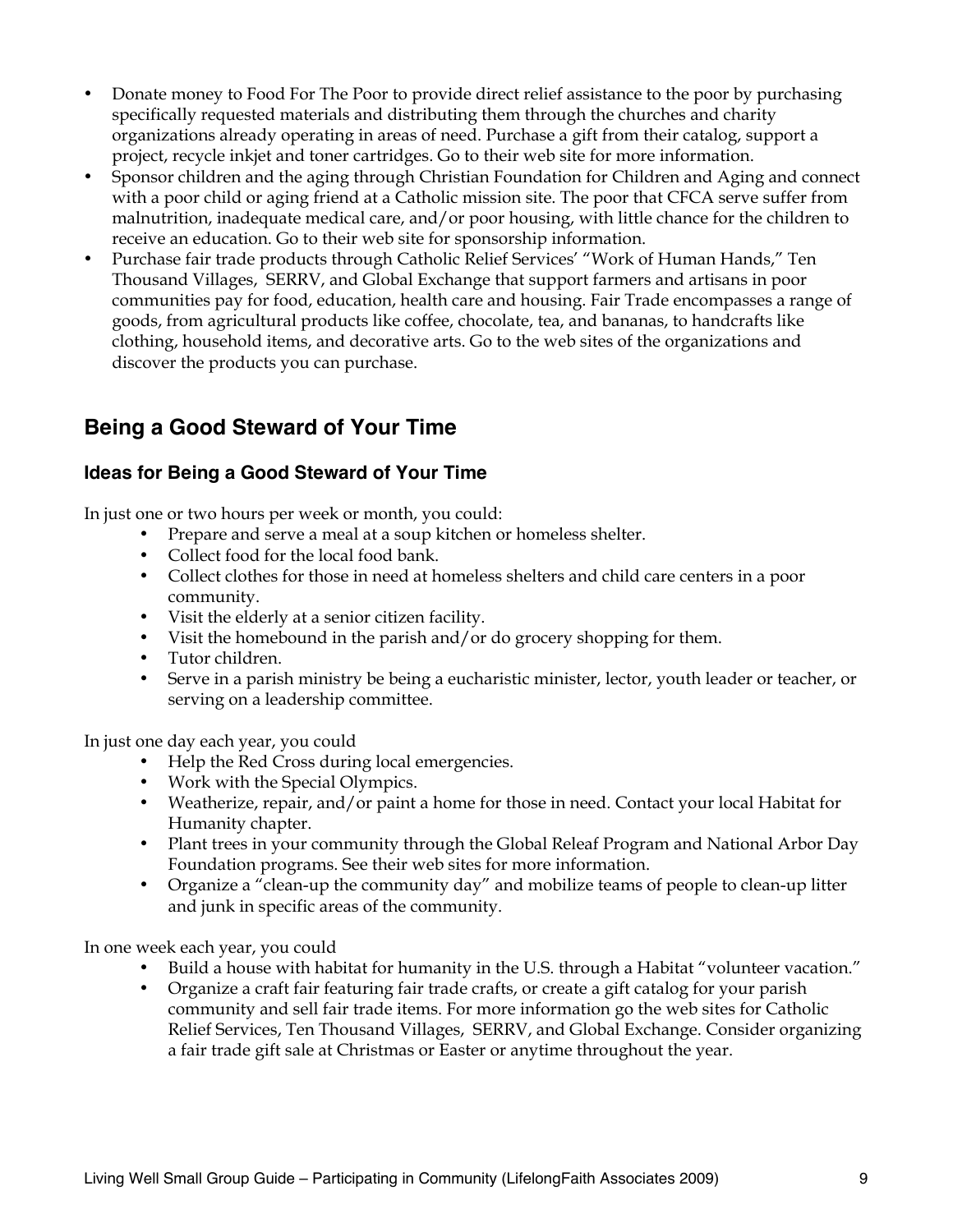## **Being a Good Steward of Your Talent**

#### **Ideas for Being a Good Steward of Your Gifts and Talents**

Here are a few ideas to get you thinking about how to share your talents:

- Use your gifts and talents in service to the elderly in your community. For example: create a network of people to drive elderly persons, do fall and spring housecleaning for the homebound, write letters for nursing home residents who can no longer write, entertain the elderly in nursing homes.
- Use your gifts and talents in service to the children in your community. For example: tutor children, teach computer skills, get involved in a recreation or an arts and crafts program, help with summer programs for children, be a Big Brother or Big Sister, coach children in sports.
- Weatherize, repair, and paint homes for those in need. Check with the local Habit for Humanity affiliate in your area.
- Use your gifts and talents in service to people with disabling conditions. For example: work with Special Olympics or programs for the developmentally-challenged, read for the blind, offer a shuttle service, make your church facility accessible for all.
- Use your gifts and talents in service to the parish community through parish ministries and programs.
- Share your time and talent, and donate goods and materials to an organization initiated and led by poor and low-income people as they empower themselves and become leaders in their communities. Visit the Catholic Campaign for Human Development web site to find local opportunities in which you might invest your energy, talent, and experience.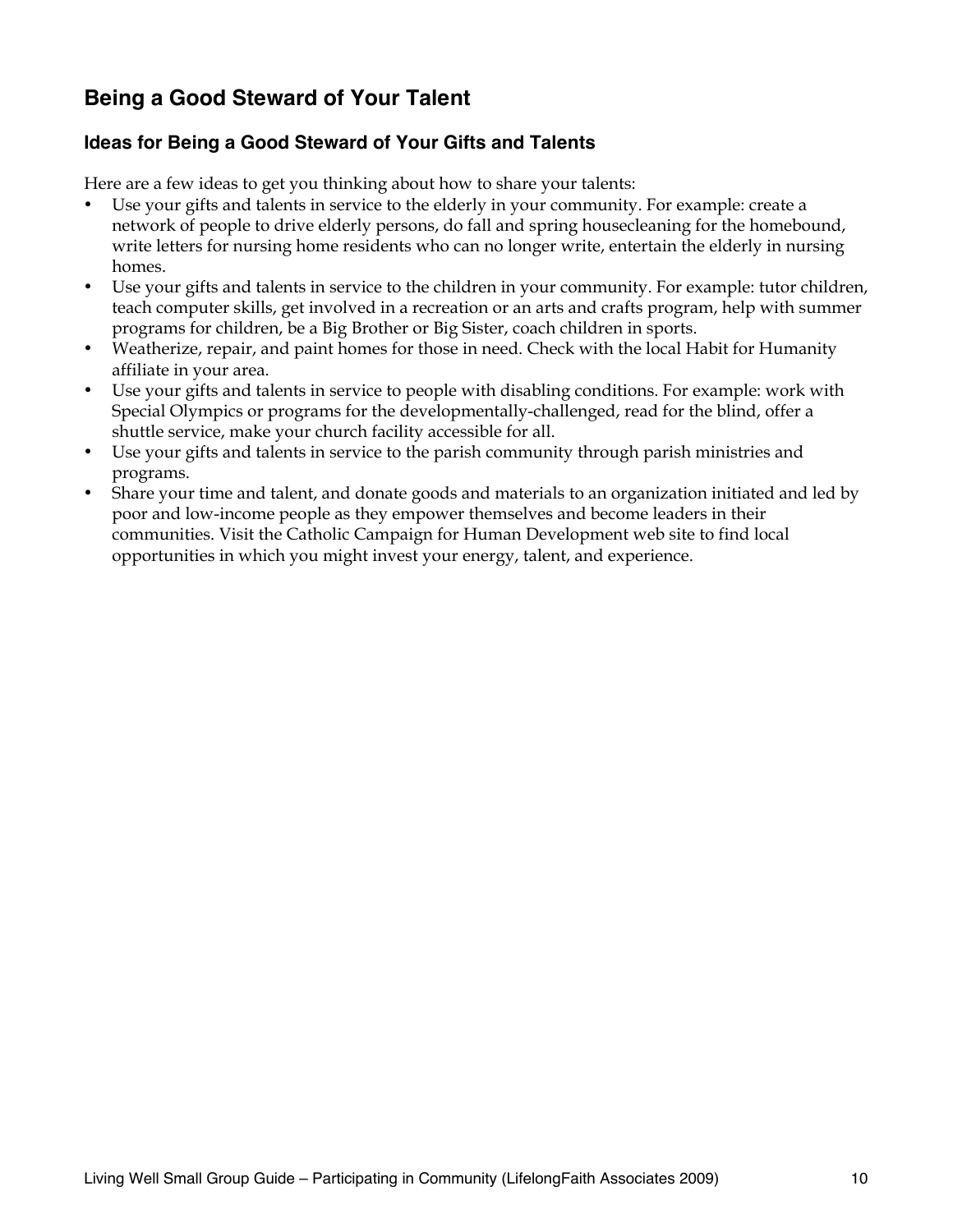# **Resources for Developing the Christian Practice of Participating in Community**

*The Busy Family's Guide to Volunteering*. Jenny Friedman. Beltsville, MD: Robins Lane Press, 2003. Volunteering is an important way to cultivate compassion, gratitude, and empathy in children and to bring families together in meaningful ways. For busy parents who want to spend time with their kids while still contributing to their community, family volunteering is an opportunity to combine two commitments into one. This book is -perfect for every family because it offers flexibility—volunteer for long-term projects or one-time events. Whether you have a two-year-old or an eighteen-year-old, you'll find everything you need to know to have a fulfilling and fun volunteer experience, from finding the right opportunity for your family to answering hesitations you may have. The perfect book for families who want to do good things for their community, spend quality time together, and have fun!

*Created and Called: Discovering Our Gifts for Abundant Living*. Jean M. Trumbauer. Minneapolis: Augsburg Fortress Press, 1998.

True to its title, *Created and Called* emphasizes that we are co-creators with God and that each person is gifted and called to ministry. Unlike manuals with similar themes, Created and Called explains how our gifts are more than our most visible talents and skills: they include our interests, motivations, styles, values, hopes, and vulnerabilities. Jean Trumbauer helps us to recognize and integrate our gifts and apply them to needs in both the church and the larger community. *Created and Called* includes reflection guides, exercises, samples, and resources in each chapter,

*Everybody Wants to Change the World: Practical Ideas for Social Justice*. Tony Campolo and Gordon Aeschliman. Ventura, CA: Regal Books, 2006,

All over the world—and in your community—people are lonely, hungry, sick, struggling to make ends meet, bitter, imprisoned, dying. Do you feel powerless to make a difference? You don't have to be helpless! From the simplest acts of kindness to more complex works of mercy, you'll find more than 100 practical ideas for compassionately responding to the needs of others. It's all here, from suggestions about working with the poor to honoring and assisting the elderly; helping immigrants assimilate and supporting the sick; respecting and serving the disabled, showing compassion to those in prison, and caring for the environment. You'll discover practical ways to begin making a difference in your community today, and helping others catch a vision for changing the world! A leader's guide makes this adaptable for group study, as well as individual reading. Jesus calls us to creatively and courageously share the good news by loving our neighbor. It's time to begin!

*The Externally Focused Church.* Rick Rusaw, Eric Swanson, Authors. Loveland, CO: Group Publishing, 2004.

"We make a living by what we get; we make a life by what we give." This quote expresses the book's thesis that "service is, and should be, the identifying mark of Christians and the church." Through community service, the church engages with its community—thus allowing the church not only to tell the gospel, but also to show it. In today's culture, passionate and relevant community service may be the most effective way to communicate the gospel. Externally focused churches are "convinced that effectiveness is not measured by what happens inside the church but rather by the impact the people of the church have on their community." The eleven chapters of this book provide clear, honest, and practical answers to why a church should be externally focused; what an externally focused church tries to accomplish; and how a church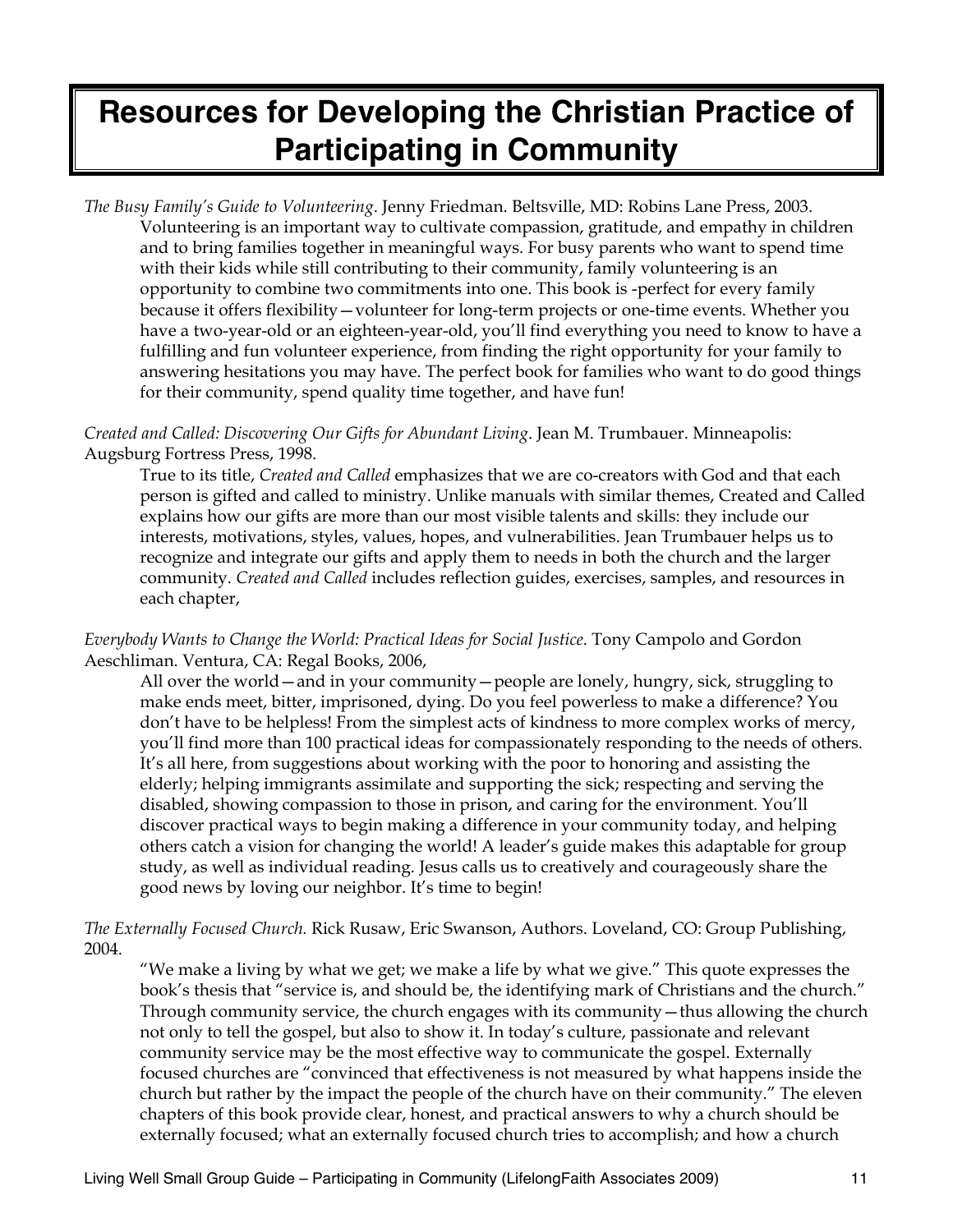can start or improve upon community service. The appendix lists scriptures that "reveal God's heart for the poor, the needy, widows, orphans, and aliens" and scriptures "concerning good works and good deeds." Each chapter begins with a brief thematic story and ends with a summary statement, discussion questions, suggested actions, and sermon ideas. Also included are examples illustrating the successes and challenges of church community service.

#### *Growing Compassionate Kids: Helping Kids See Beyond Their Backyard.* Jan Johnson. Nashville: Upper Room Books, 2001.

Open a new world of possibilities for your kids, where making a difference for others becomes a way of life! Growing Compassionate Kids illustrates practical everyday ways for parents to help children develop empathy and seek justice in the world. As one reviewer says, "This book is a wonderful antidote to both 'compassion fatigue' and the frustrations of Christian parenting in a selfish society." Jan Johnson, a well-known author who deals with Christian spirituality, helps moms and dads and grandparents learn to incorporate social outreach and mission into the often-hectic everyday realities of family life. When children see these living examples, they'll grow to be disciples of Christ and learn to consider others above self. "Teaching kids to care for people is one more way to teach our children to love God," writes the author. "A child growing in empathy is moving from isolation to connection, from self-centeredness to others-awareness, from hostility to hospitality." Couldn't the world use more people like that? There's no greater legacy we could leave to our kids and to humankind. Questions for reflection plus personal and family devotions are included in each chapter.

*Our Day to End Poverty: 24 Ways You Can Make a Difference.* Shannon Daley-Harris, Jeffrey Keenan, Karen Speerstra. San Francisco: Berrett-Koehler Publishers, 2007.

This book is organized around the typical activities of an ordinary 24-hour day and then showing how to see them as part of the path out of poverty. For example, making breakfast, taking the kids to school, and checking email are connected to addressing world hunger, making education available to all, and ensuring access to appropriate technology. The authors presents hundreds of steps we can take to combat poverty and all its attendant evils. The chapters are designed to animate our ethical action behind the eight United Nations Millennium Development Goals, which all deal with poverty-related problems. Our Day to End Poverty is divided into sections on morning, afternoon, and evening. Here are the topics covered in evening: Extend Hospitality and Create Community, Spread Literacy, Improve Transportation Options, Travel with a Purpose, Save the Lives of Mothers and Newborns, Improve Access to Clean Water, Increase International Development Aid, and Speak Up for Justice: More Thoughts on Advocacy.

*The Power of Serving Others: You Can Start Where You Are*. Gary Morsch and Dean Nelson. San Francisco: Berrett-Koehler Publishers, 2006.

Helping others can give our lives a sense of meaning and purpose that nothing else can. And yet many of us think that serving others just isn't an option. We think we don't have the time. We don't have the skills. We don't have the resources. We don't know where to start. The problems of the world are just too big for us to possibly make a difference. In *The Power of Serving Others*, Gary Morsch and Dean Nelson show that everybody has something to contribute and that our ability to transform our lives by transforming the lives of others is within our reach. Offering step-by-step advice, they address the common mental blocks that keep many of us from discovering the joy and power of serving others, and they will teach you how to establish meaning through daily service. Drawing on their own experiences in places like Calcutta, Kosovo, Afghanistan, Tanzania, and right here in the United States, and featuring moving personal stories from people ranging from a former Black Panther Party member to Mother Teresa, Morsch and Nelson show how people from all walks of life have found a deep